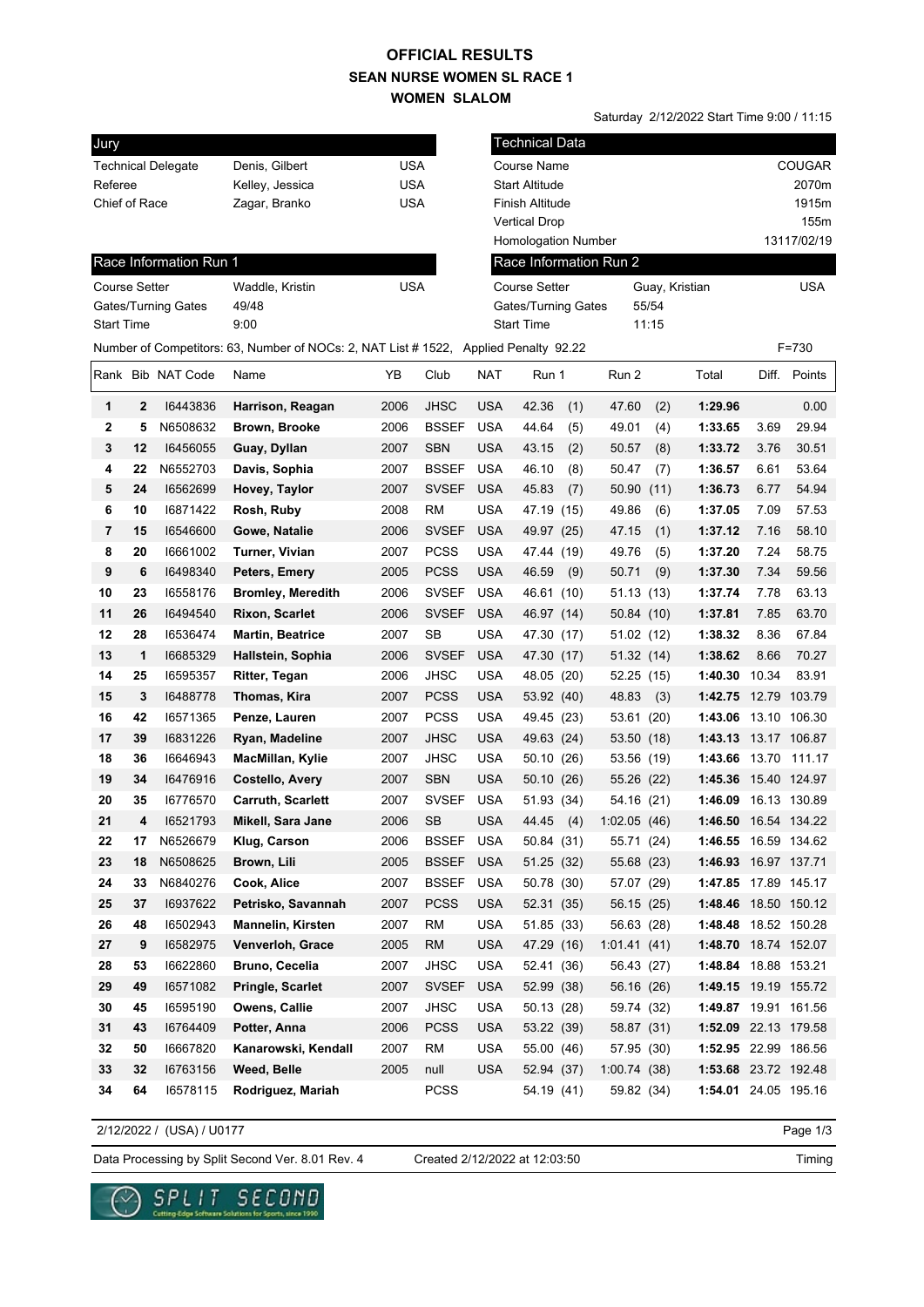## **SEAN NURSE WOMEN SL RACE 1 WOMEN SLALOM OFFICIAL RESULTS**

Saturday 2/12/2022 Start Time 9:00 / 11:15

|    |    |                             |                                                  |      |              |            |                               |             | 0 at the state of the control of the state of the state of the state of the state of the state of the state of |  |                      |
|----|----|-----------------------------|--------------------------------------------------|------|--------------|------------|-------------------------------|-------------|----------------------------------------------------------------------------------------------------------------|--|----------------------|
|    |    | Rank Bib NAT Code           | Name                                             | YB   | Club         | NAT        | Run 1                         | Run 2       | Total                                                                                                          |  | Diff. Points         |
| 35 | 44 | 16644480                    | Leveratto, Sofia                                 | 2006 | <b>SB</b>    | <b>USA</b> | 54.70 (43)                    | 59.76 (33)  |                                                                                                                |  | 1:54.46 24.50 198.81 |
| 36 | 62 | 16620569                    | Huckabone, Emma                                  | 2007 | <b>PCSS</b>  | <b>USA</b> | 54.49 (42)                    | 1:00.02(36) |                                                                                                                |  | 1:54.51 24.55 199.22 |
| 37 | 57 | 16830016                    | Jones, Campbell                                  | 2007 | <b>SBN</b>   | <b>USA</b> | 54.76 (44)                    | 1:00.95(39) |                                                                                                                |  | 1:55.71 25.75 208.95 |
| 38 | 56 | 16911001                    | Feltl, Micaela                                   | 2004 | <b>SBN</b>   | <b>USA</b> | 55.65 (49)                    | 1:00.48(37) |                                                                                                                |  | 1:56.13 26.17 212.36 |
| 39 | 51 | 16663817                    | Moll, Annie                                      | 2007 | <b>JHSC</b>  | <b>USA</b> | 54.89 (45)                    | 1:01.50(42) |                                                                                                                |  | 1:56.39 26.43 214.47 |
| 40 | 46 | 16587743                    | Preston, Sonja                                   | 2007 | <b>PCSS</b>  | <b>USA</b> | 55.64 (48)                    | 1:00.97(40) |                                                                                                                |  | 1:56.61 26.65 216.26 |
| 41 | 63 | 17046755                    | Selznick, Amilia                                 | 2007 | <b>SVSEF</b> | <b>USA</b> | 56.64 (50)                    | 1:01.55(43) |                                                                                                                |  | 1:58.19 28.23 229.08 |
| 42 | 59 | 16524748                    | Tiranno, Jenna                                   | 2005 | <b>PCSS</b>  | <b>USA</b> | 57.51 (53)                    | 1:02.01(45) |                                                                                                                |  | 1:59.52 29.56 239.87 |
| 43 | 55 | 16747635                    | Kirby, Greta                                     | 2007 | <b>PCSS</b>  | <b>USA</b> | 57.15 (51)                    | 1:02.89(47) |                                                                                                                |  | 2:00.04 30.08 244.09 |
| 44 | 54 | 16780373                    | Pehrson, Ruby                                    | 2007 | <b>BR</b>    | <b>USA</b> | 59.69 (56)                    | 1:01.58(44) |                                                                                                                |  | 2:01.27 31.31 254.07 |
| 45 | 61 | 16503478                    | Railsback, Aurora                                | 2007 | <b>BR</b>    | <b>USA</b> | 57.30 (52)                    | 1:04.98(50) |                                                                                                                |  | 2:02.28 32.32 262.27 |
| 46 | 58 | 16555426                    | Umble, Jenna                                     | 2007 | SB           | <b>USA</b> | 58.37 (54)                    | 1:04.23(49) |                                                                                                                |  | 2:02.60 32.64 264.86 |
| 47 | 60 | 16628921                    | Boehner, Morgan                                  | 2007 | SB           | <b>USA</b> | 58.66 (55)                    | 1:04.19(48) |                                                                                                                |  | 2:02.85 32.89 266.89 |
|    |    |                             | NOT PERMITTED TO START 1st RUN                   |      |              |            |                               |             |                                                                                                                |  |                      |
|    |    |                             | DID NOT START 1st RUN: 2 competitors             |      |              |            |                               |             |                                                                                                                |  |                      |
|    | 40 | 16666012                    | Steinberg, Ella                                  | 2007 | <b>JHSC</b>  | <b>USA</b> |                               |             |                                                                                                                |  |                      |
|    | 27 | 16971128                    | Holbrook, Nina                                   | 2007 | <b>PCSS</b>  | <b>USA</b> |                               |             |                                                                                                                |  |                      |
|    |    |                             |                                                  |      |              |            |                               |             |                                                                                                                |  |                      |
|    |    |                             | DID NOT FINISH 1st RUN: 5 competitors            |      |              |            |                               |             |                                                                                                                |  |                      |
|    | 47 | 16721228                    | Hijjawi, Sophia                                  | 2008 | <b>RM</b>    | <b>USA</b> |                               | 52.78 (16)  |                                                                                                                |  |                      |
|    | 41 | 16707099                    | Mourier-floyd, Maddaler 2006                     |      | <b>SVSEF</b> | <b>USA</b> |                               |             |                                                                                                                |  |                      |
|    | 30 | 16665020                    | Wirth, Lucy                                      | 2007 | JHSC         | USA        |                               | 53.14 (17)  |                                                                                                                |  |                      |
|    | 29 | 16535548                    | Kaufman Schiller, Hayd 2006                      |      | <b>RM</b>    | <b>USA</b> |                               | 59.83 (35)  |                                                                                                                |  |                      |
|    | 11 | 16511673                    | Crist, Ruby                                      | 2006 | <b>SVSEF</b> | <b>USA</b> |                               |             |                                                                                                                |  |                      |
|    |    |                             |                                                  |      |              |            |                               |             |                                                                                                                |  |                      |
|    |    | <b>DISQUALIFIED 1st RUN</b> |                                                  |      |              |            |                               |             |                                                                                                                |  |                      |
|    |    |                             |                                                  |      |              |            |                               |             |                                                                                                                |  |                      |
|    |    |                             | <b>NOT PERMITTED TO START 2nd RUN</b>            |      |              |            |                               |             |                                                                                                                |  |                      |
|    |    |                             |                                                  |      |              |            |                               |             |                                                                                                                |  |                      |
|    |    |                             | DID NOT START 2nd RUN: 1 competitor              |      |              |            |                               |             |                                                                                                                |  |                      |
|    | 38 | 16447904                    | Laakso, Paige                                    | 2005 | <b>PCSS</b>  | <b>USA</b> | 55.30 (47)                    |             |                                                                                                                |  |                      |
|    |    |                             | DID NOT FINISH 2nd RUN: 7 competitors            |      |              |            |                               |             |                                                                                                                |  |                      |
|    | 31 | 16582677                    | Larsh, Talise                                    | 2007 | SB           | <b>USA</b> | 46.78 (12)                    | DNF         |                                                                                                                |  |                      |
|    | 21 | 16541897                    | Brickson, Kaia                                   | 2006 | <b>RM</b>    | <b>USA</b> | 46.75 (11)                    | <b>DNF</b>  |                                                                                                                |  |                      |
|    | 19 | 16578819                    | Walden, Lillie                                   | 2005 | <b>PCSS</b>  | <b>USA</b> | 48.81 (22)                    | <b>DNF</b>  |                                                                                                                |  |                      |
|    | 16 | 16546576                    | <b>Watkins, Lowie</b>                            | 2006 | <b>SVSEF</b> | <b>USA</b> | 45.04(6)                      | <b>DNF</b>  |                                                                                                                |  |                      |
|    | 14 | 16609845                    | Glick, Taylor                                    | 2004 | <b>JHSC</b>  | <b>USA</b> | 46.90 (13)                    | <b>DNF</b>  |                                                                                                                |  |                      |
|    | 8  | 16583408                    | MacMillan, Avery                                 | 2005 | <b>JHSC</b>  | <b>USA</b> | 43.32(3)                      | <b>DNF</b>  |                                                                                                                |  |                      |
|    | 7  | N6415562                    | Unger, Chloe                                     | 2006 | <b>BSSEF</b> | <b>USA</b> | 48.67 (21)                    | <b>DNF</b>  |                                                                                                                |  |                      |
|    |    |                             |                                                  |      |              |            |                               |             |                                                                                                                |  |                      |
|    |    |                             | DISQUALIFIED 2nd RUN: 1 competitor               |      |              |            |                               |             |                                                                                                                |  |                      |
|    | 52 | 16682791                    | Cooke, Faith                                     | 2006 | SVSEF USA    |            | 50.13 (28)                    | <b>DSQ</b>  | Gate 54                                                                                                        |  |                      |
|    |    |                             |                                                  |      |              |            |                               |             |                                                                                                                |  |                      |
|    |    | 2/12/2022 / (USA) / U0177   |                                                  |      |              |            |                               |             |                                                                                                                |  | Page 2/3             |
|    |    |                             | Data Processing by Split Second Ver. 8.01 Rev. 4 |      |              |            | Created 2/12/2022 at 12:03:50 |             |                                                                                                                |  | Timing               |